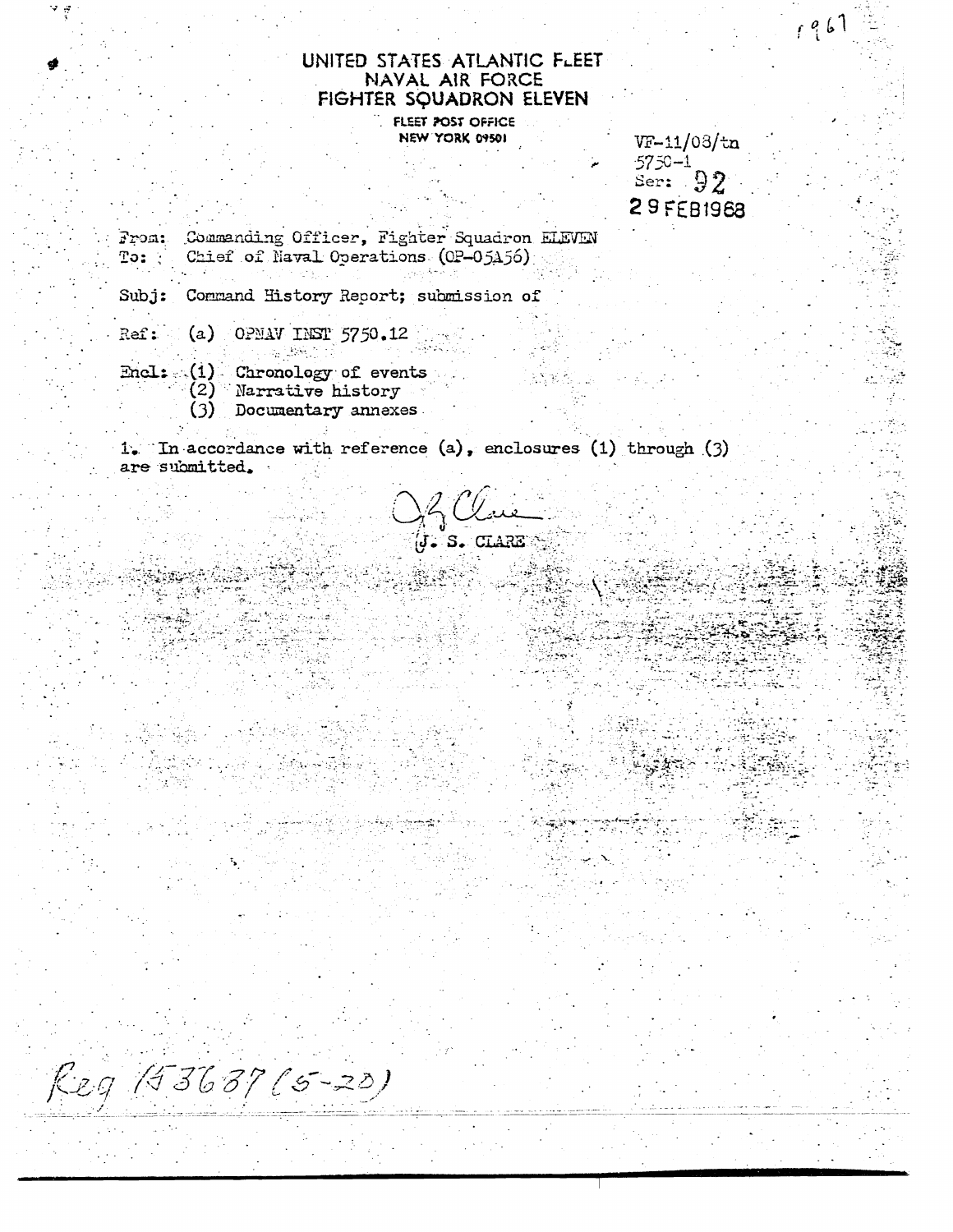## 1. Chronology of events

1 JAN 67 to 23 JAN 67: Based ashore at NAS Oceana, Va., conducting normal training exercises. Assigned to Carrier Air Wing SEVENTEEN. The fortieth anniversary reunion of the "Red Rippers" held on 21 JAN 67.

24 JAN 67 to 26 JAN 67: On board USS FORRESTAL (CVA-59) conducting carrier qualifications. Received "Well Done" from FORRESTAL Commanding Officer, Captain BELING, for the professional performance of the maintenance personnel and 60 landings logged by squadron aircrews.

27 JAN 67 to 1 MAR 67: Based ashore at NAS Oceana, Va., conducting normal training exercise. Preparations in progress for deployment on board USS FORRESTAL (CVA-59) to Caribbean Operating Area. First group of planes sent to NAS Norfolk for extensive modification in preparation for SEASIA deployment.

2 MAR 67 to 26 MAR 67: On board USS FORRESTAL (CVA-59) operating in the Caribbean. Extensive air-to-air and ground training accomplished.

27 MAR 67 to 12 APR 67: Based ashore at NAS Oceana, Va., conducting normal training exercises and preparing for second Caribbean deployment aboard FORRESTAL.

13 APR 67 to 5 MAY 67: On board USS FORRESTAL (CVA-59) in the Caribbean participating in the joint exercise "Clovehitch". "Red Ripper" flight crew makes 26,000th catapult launch from FORRESTAL.

6 MAY 67 to 5 JUN 67: Final preparations for 6 JUN deployment to SEASIA. All planes complete Shoehorn modification at NAS Norfolk.

6 JUN 67 to 16 JUN 67: On board USS FORRESTAL (CVA-59) enroute WESTPAC for SEASIA deployment. Completed Operational Readiness Inspection with FORRESTAL and Air Wing SEVENTEEN.

17 JUN 67 to 18 JUL 67: Enroute VESTPAC. Extensive ground training and intelligence briefings for Yankee Station Operations.

19 JUL 67 to 24 JUL 67: Arrived at Cubi Point, R.P. Aircrews attend jungle survival school and receive final briefing for combat operations.

25 JUL 67 to 28 JUL 67: On board USS FORRESTAL (CVA-59) participating in combat operations over North Vietnam with other squadrons of Air Wing SEVENTEEN. Squadron flew 67 combat sorties for 112 flight hours.

 $Enclosure(1)$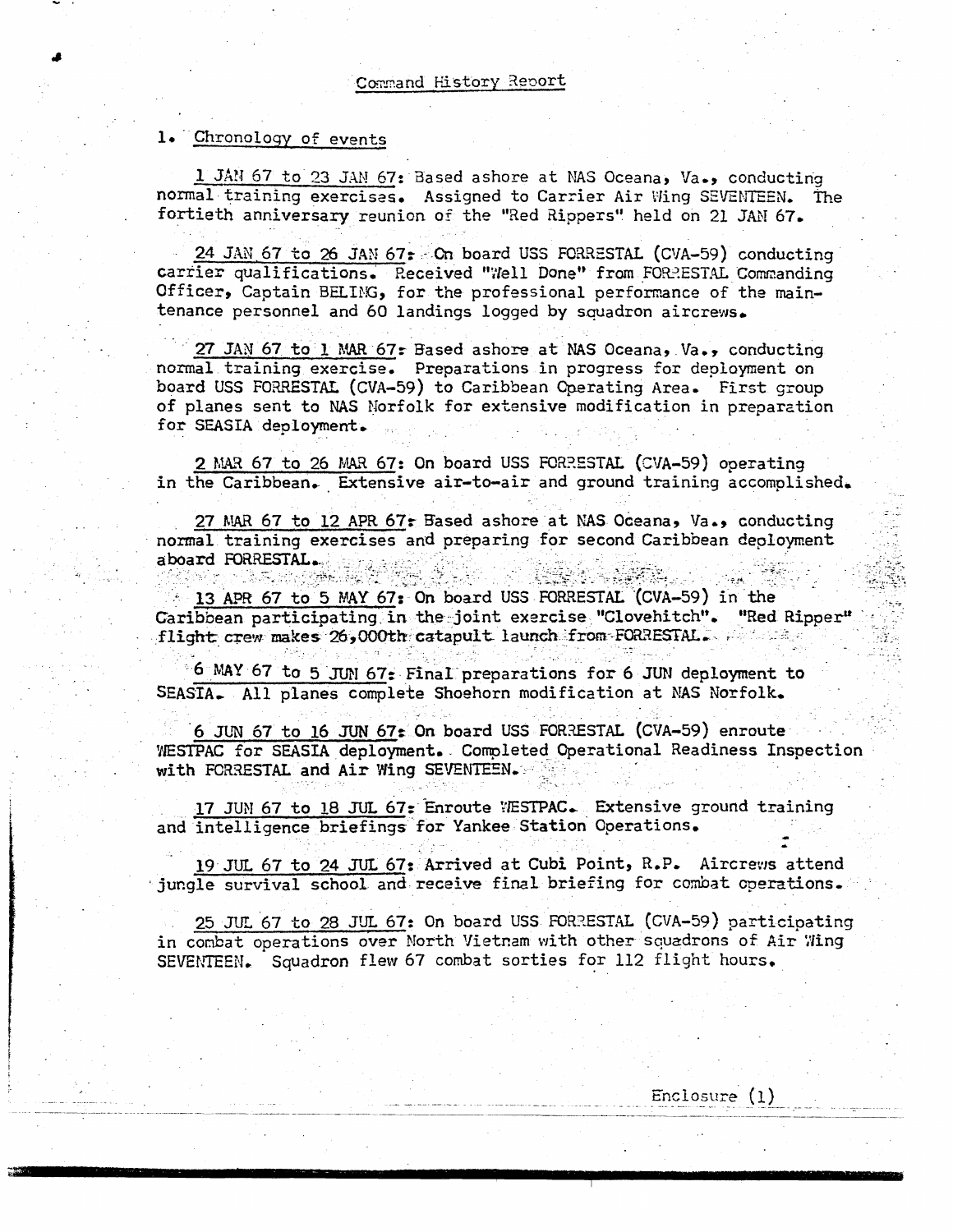29 JUL 67 to 31 JUL 67: Disaster aboard FORRESTAL; VF-11 losses heavy. Squadron personnel distinguished themselves in efforts to save shipmates and fight fires.

1 AUG 67 to 12 AUG 67: In port at Cubi Point, R. P., effecting emergency repairs prior to returning CORUS.

13 AUG 67 to 14 SEP 67: Enroute CONUS aboard FORRESTAL. Commander CLARE relieves Commander DERRICK as Commanding Officer. Commander DAVISON becomes Exacutive Officer. Training commences for future operations.

15 SEP 67 to 1 OCT 67: Based ashore at NAS Oceana, Va.; leave period and stand down following cruise.

2 OCT 67 to 23 DEC 67: Based ashore at NAS Oceana, Va., conducting normal training exercises. Preparations made for NAAS Fallon, Nev. bombing deployment in JAN 68.

 $\overline{2}$ 

 $Enclosure(1)$ 

24 DEC 67 to 31 JAN 68: Christmas leave period.

film a str

古法法 電話の場合は「大家は安全法の女のことのことには、そうない。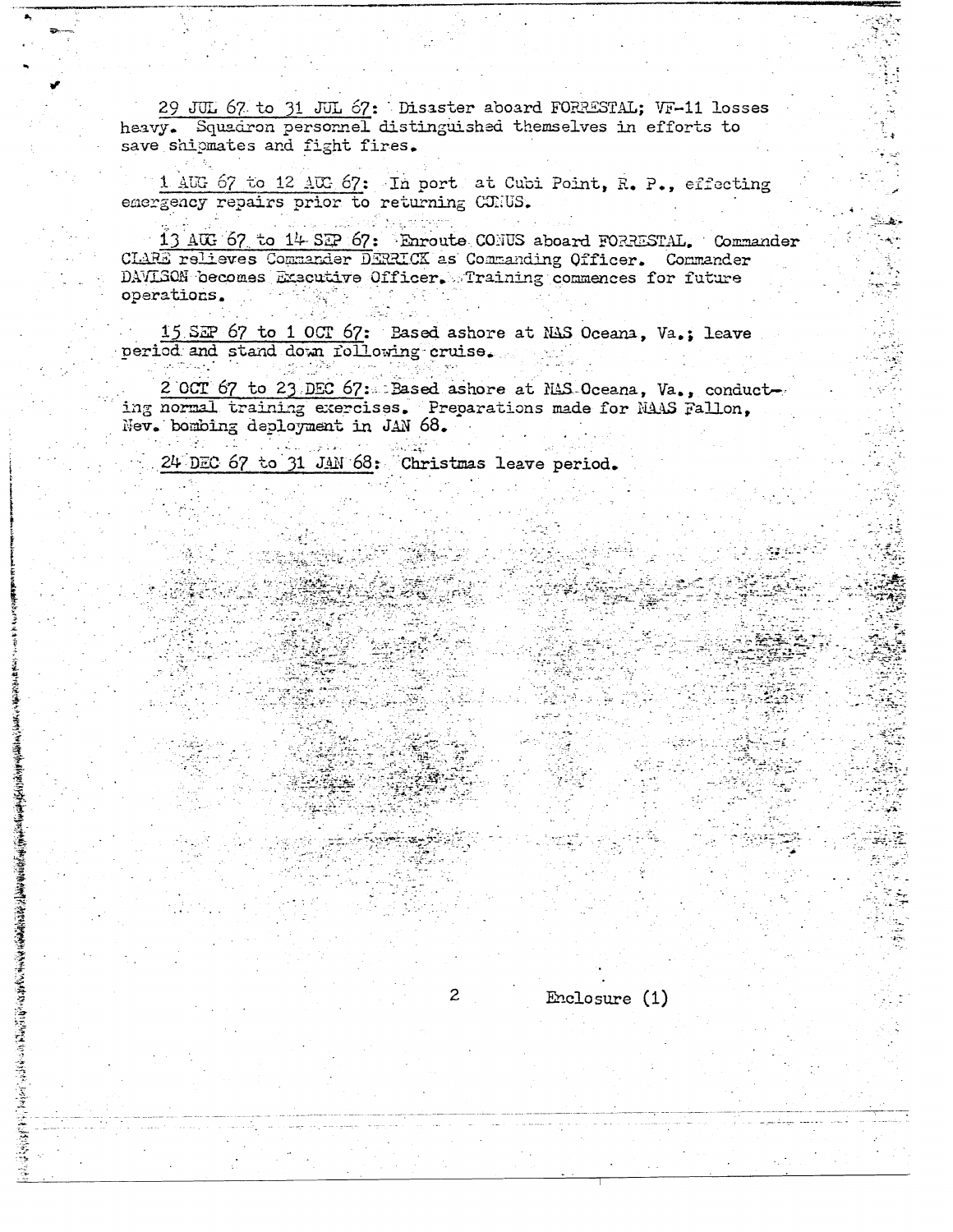## 2. Basic narrative

Commissioned 1 FEB 1927, the Red Rippers have had several designations, but remain the oldest continually active fighter squadron in the Navy. The insignia is composed of a boar's head from the Gordon Gin label with a string of bologna beneath it. A blue shield emblazoned with a red lightning bolt bracketed by two red balls. comprises the remainder of the insignia. The insignia is probably best explained by the following excerpt written many years ago by one of the original members.

"The boar's head is taken directly from the one that graces the label of the Gordon's Gin bottle. The scroll effect under the head is a string of link sausage, a good line of bologna which all members of the squadron were to be adept at 'shooting'. The balls on the shield might be called balls of fire; actually, they were supposed to typify good, strong masculinity. The bolt of lightning was the bar sinister of bastardy. The whole theme was worked into a sort of toast or creed with which the squadron's members were to begin and end all good drinking bouts. I can't remember all of the toast, but it was something to the effect that, "Here's to us, the Red Rippers - - a goddamn bunch of gin drinking, bologna slinging, two balled, he-man bastards'."

Following the very successful bombing deployment to Yuma in December 1966, the Red Rippers returned to home base at NAS Oceana, Va., and enjoyed the well earned Christmas and New Years Holiday vacation.

January 1967 was a busy month which combined the ever increasing

 $\frac{1}{2}$ nctosiume " (2)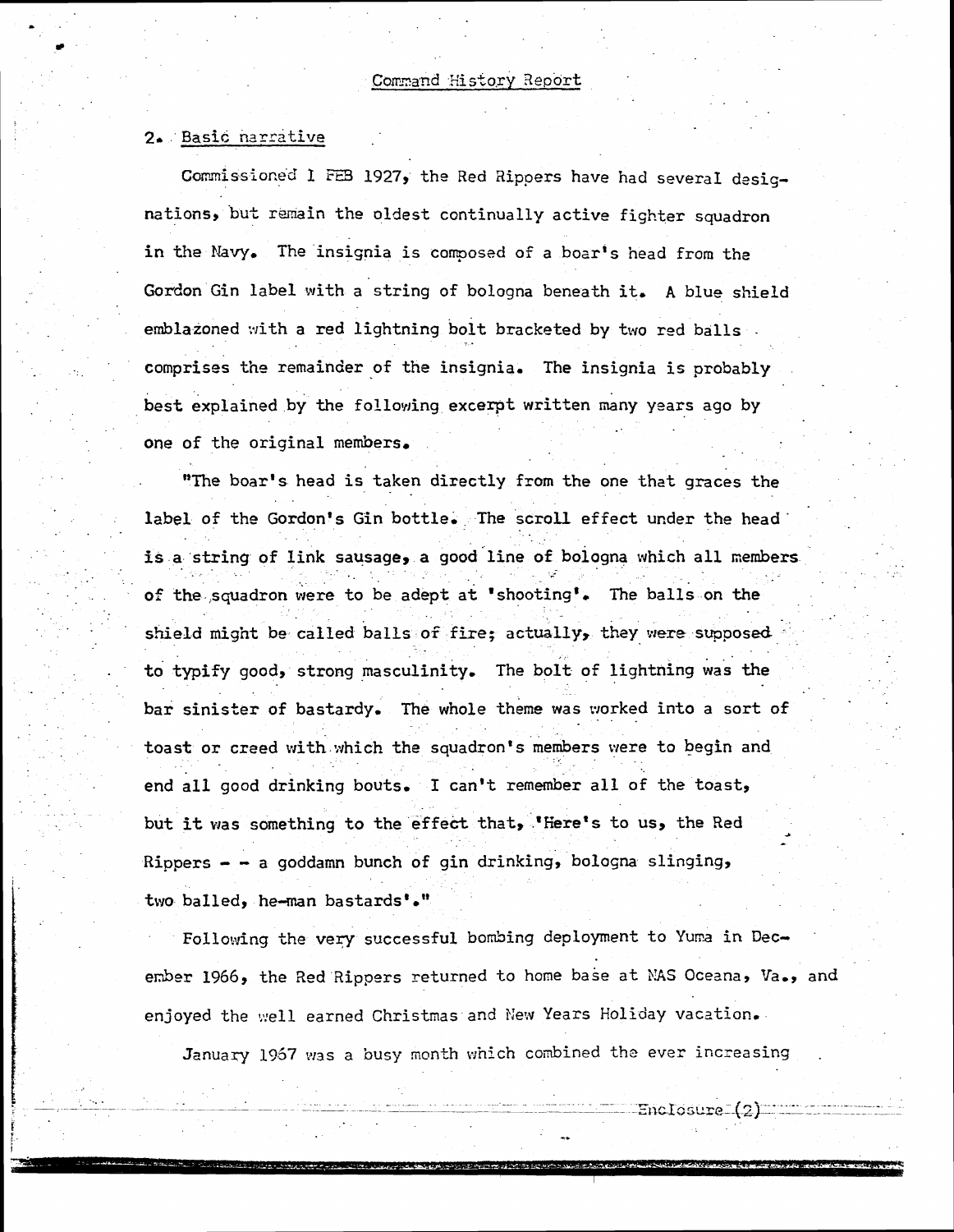tempo of training operations for the SEASIA deployment with the hectic **but** enjoyable preparations for the fortieth anniversary of the 3ed Rippers. The 21st of January saw the arrival of six flag<br>officers, including VADM C.T. BCOTH, COMMAVAI3LAMT, and six Captains, all past **skippers** of the Red Rippers. These gentlemen were anang the over fifty Red Ripper Alumni who were in attendence with their **ladies.** The activities of tine **day** included an open house which contrasted a completely restored FF1 of 1933, an F6F Hellcat of WMII' fame and our present **F4I3** Phantom **11.** The highlight of the day **was** a flight demonstration **by** these planes which not **orly** spanned 34 years of aviation history **but** also'a large seqnent of Red Ripper hi story.

**A fine** afternoon **was** followed by a festive reception at the **club,** during which our traditional toast **was made** by the Bed **aippers**to a future, hopefully, as **bright** as our already colorful **past.** - It was a time when both old and new members of the squadron could exchange experiences and learn what the spirit is, that not only **made\*** but also continues **'he** tradition of **the** Red Rippers,

The remainder of January saw the squadron preparing for their first trip to the **USS FOFRESTAL (WA-59)** in which the **Red** Rippers = would deploy to SEASIA. **The** squadron's first cruise aboard **resulted**  in 60 landings and a "Well **Done"** for the maintenance **depzrtment** from Captain **J.K.** 3ELIPiG, **FOXESTAL** Cormanding Officer.

The squadron resumed its busy training schedule at Oceana in late January, and also sent its first group of planes to MAS Norfolk for a major modification prior to the SEASIA deployment.

--

- -.

- -- . -. - . . -- - ---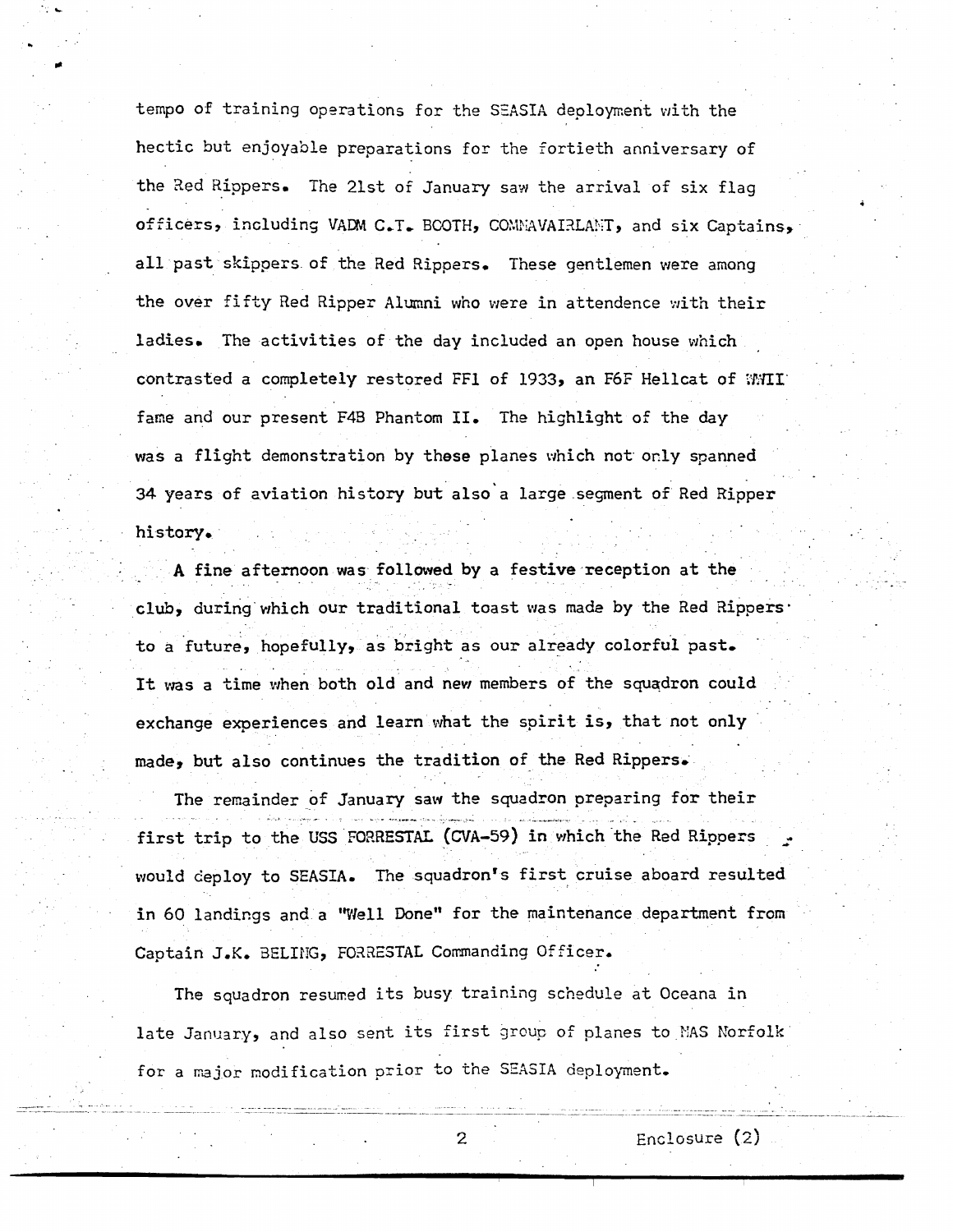The latter part of February was devoted to preparing for the first of several "short deployments" to the Atlantic Fleet Weapons Range as a part of the Air Wing SEVENTEEN and FORRESTAL team. During the cruise the Red Rippers participated in numerous air wing/ ship training evolutions and engaged in extensive air-to-air and airto-ground training.

The Red Rippers returned in late March for a short rest, but were soon operating at a fast pace to prepare for the second trip to the Caribbean aboard FORRESTAL. Mid-April saw the squadron again deployed as part of Air Wing SEVENTEEN aboard FORRESTAL. By this time it was apparent that the squadron, air wing, and ship were fast becoming a tightly knit fighting unit. That this was fact was evidenced in the success of numerous ship and air wing coordinated strikes on Atlantic Fleet Weapons Range targets. Simultaneously, the FORRESTAL/Air Wing SEVENTEEN team was also supporting and participating in the joint service exercise Operation Clovehitch. The high readiness level of the squadron was apparent when the squadron logged some 229 day and 82 night landings and 528 flight hours. In addition, a Red Ripper crew logged the 26,000th "Cat Shot" from FORRESTAL.

The Red Rippers returned to Oceana in mid-May and completed final preparations for the SEASIA deployment. June 6th the Red Rippers bid farewell to loved ones and set out to continue a tradition that has seen the squadron participating in every theatre of war since its birth in 1927.

The first stop of the long journey was to the Atlantic Fleet Weapons Range for operational readiness inspection. The Red Rippers

3

Enclosure (2)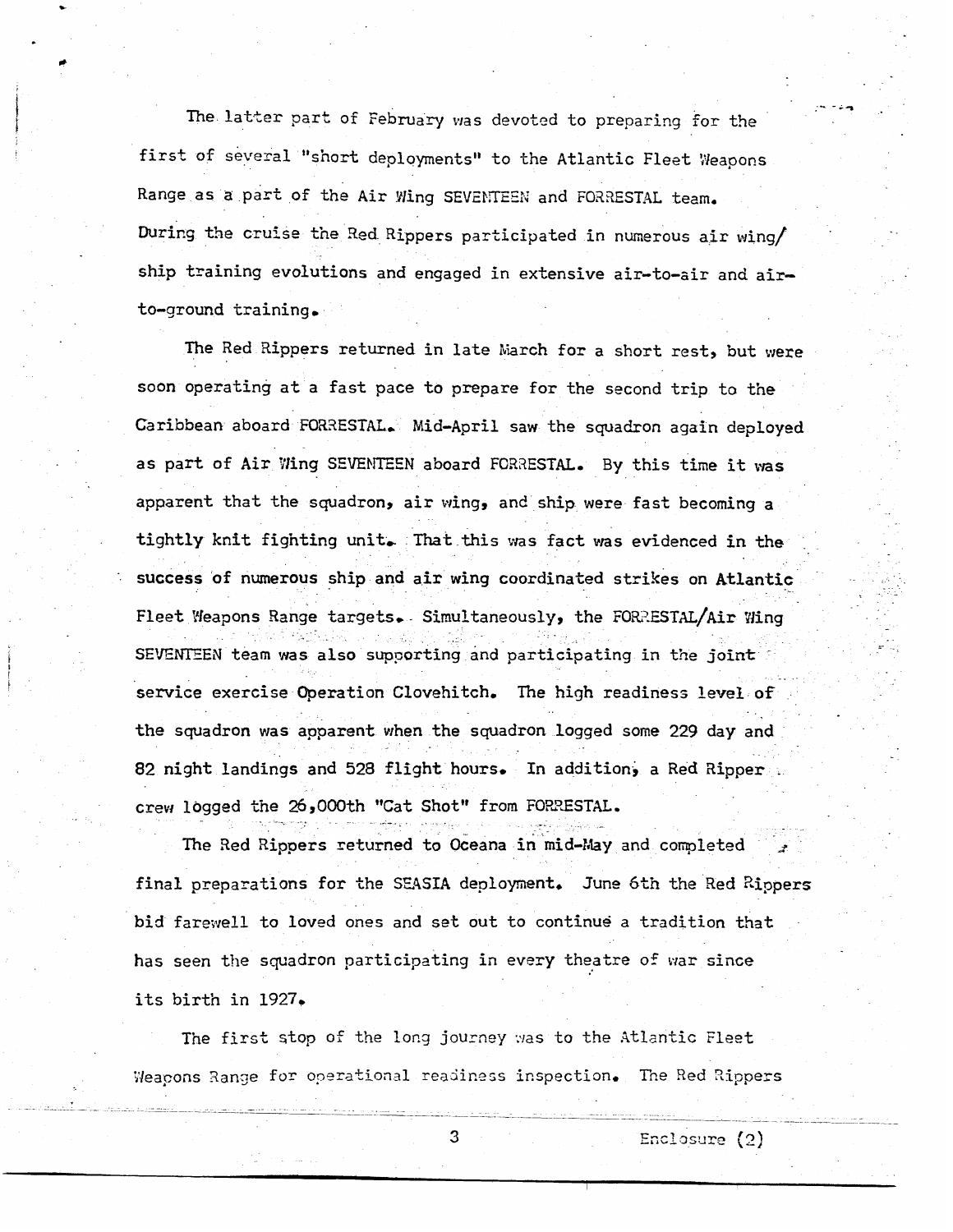passed their final test with flying colors as members of the FORRESTAL/ Air Wing SEVENTEEN team. FORRESTAL resumed her journey by mid-June with the excitement of the trip enhanced even further by thoughts **of** Rio de Janeiro, our **first** port-of-call. The Red fiippers, **always**  thinking ahead, waited in rapt anticipation for Rio. Certain officers, with an **extra** neasure of foresight, had mitten ahead to ensure a proper reception. **As** the ship approached zero degrees latitude, the Red Rippers could boast having only *5* xorthy shellbacks and had to adiiit to being manned by **some** 290 Pollytrogs. This rueful situation tns soon corrected as the ship entered **the** realm of Meptunis **Rex.** 

Finally, Rio and all that the **mystique** that famous **city inplies.**  Pleasantly **fatigued** after three wonderful days, the Red Rippers **vrere**  . on **their way** again.

The **031** complete, the fun of shellback initiations, a memory **and**  the delights of Rio put away for recall on a quiet night at sea, the Red Rippers devoted long days to the business at hand, North Vietnam.

In **early** July **FCIR3EST.4.L** arrived at Subic gay, **9.P. The fevr days**  in port **were** devoted to jungle su-ival school and final **briefings** on Yankee Station Operations. Squadron aircrews were each flying two missions per day and were being kept in the air by a well-tuned and skillful maintenance department. The initial four days on Yankee Station saw the squadron keeping well ahead of the ever increasing tempo of operations. The FORRESTAL/Air Wing SEVENTEEN team was performing as the well-trained fighting unit it, in fact, now was.

Each day, as experience increased, the strikes drew closer to

4

Enclosure  $(2)$ 

**4**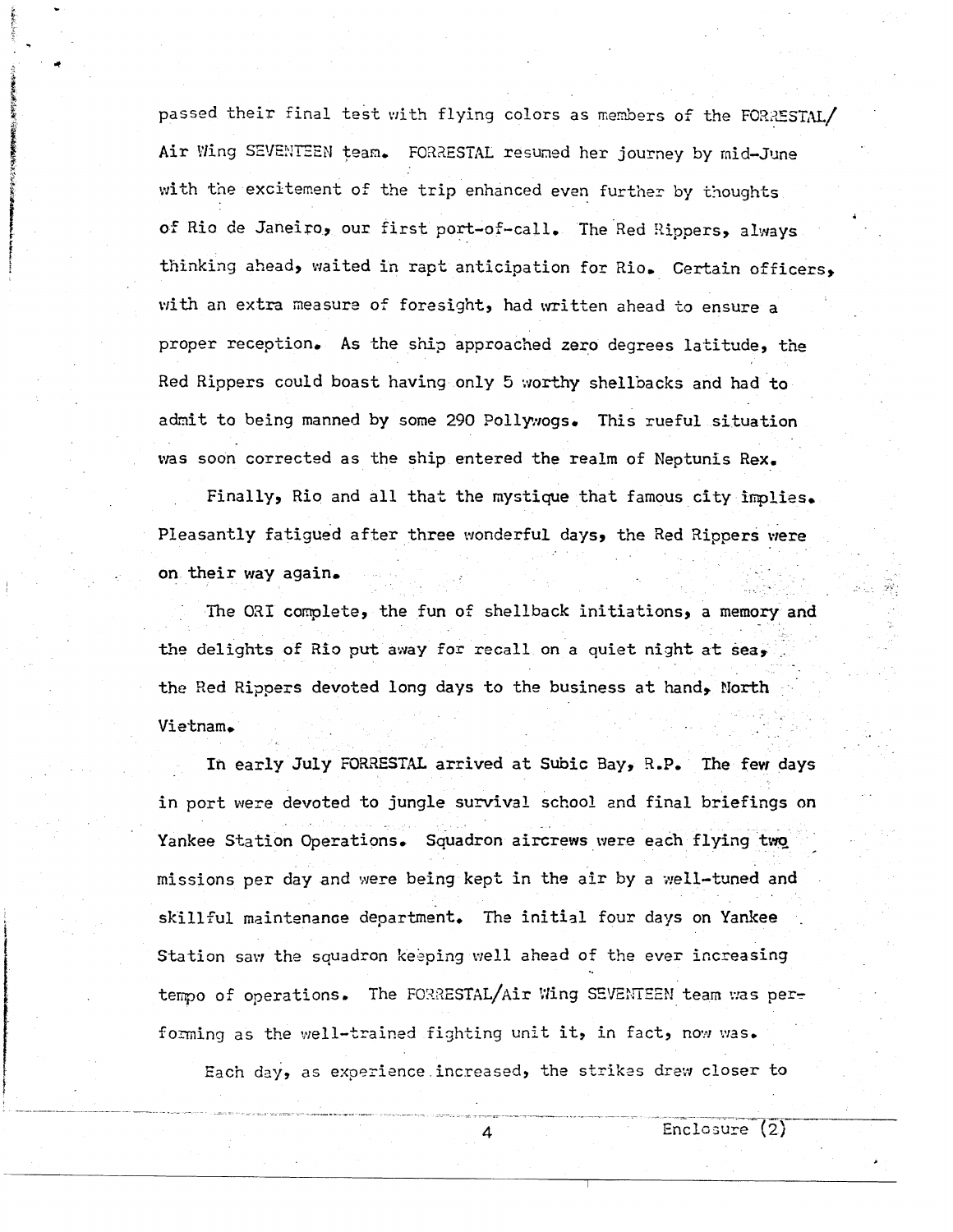the heartland of North Vietnam. Then disaster. 29 July was a bright, sunny day; the morning's second strike was ready to be launched. In two minutes, from an undetermined cause, all the strike planes were transformed from a ready-to-be-launched strike group into a roaring, exploding holocaust. The toll was heavy. The ship lost 134 men and among those, the Red Rippers counted 47 of their own. In addition to those killed, hundreds more were seriously injured and half of the air wing's planes were lost. The ship suffered crippling damage that prevented her from continuing operations.

The men of FORRESTAL and Air Wing SEVENTEEN distinguished themselves during those tragic hours with acts of bravery and self-sacrifice. Pending now are twenty awards for men of the Red Rippers; some still with us, others a proud memory.

The FORRESTAL and Air Wing SEVENTEEN effected emergency repairs in Cubi Point and set out on the long voyage home. As the shock and fatique wore off, the Red Rippers' traditional spirit soon started thoughts and plans for the future.

On the final leg home Commander J.S. CLARE relieved Commander. A.C. DERRICK and became the fortieth Commanding Officer of the Red Rippers.

Home at last on 14 September 1967, FORRESTAL arrived in Norfolk. The welcome was unsurpassed. The squadron wives decorated an adjoining ship with a huge banner replete with the squadron insignia and a welcome home message.

After a short stand down and leave period, the Red Rippers received new airplanes, actually vintage models, but the squadron was

5

Enclosure  $(2)$